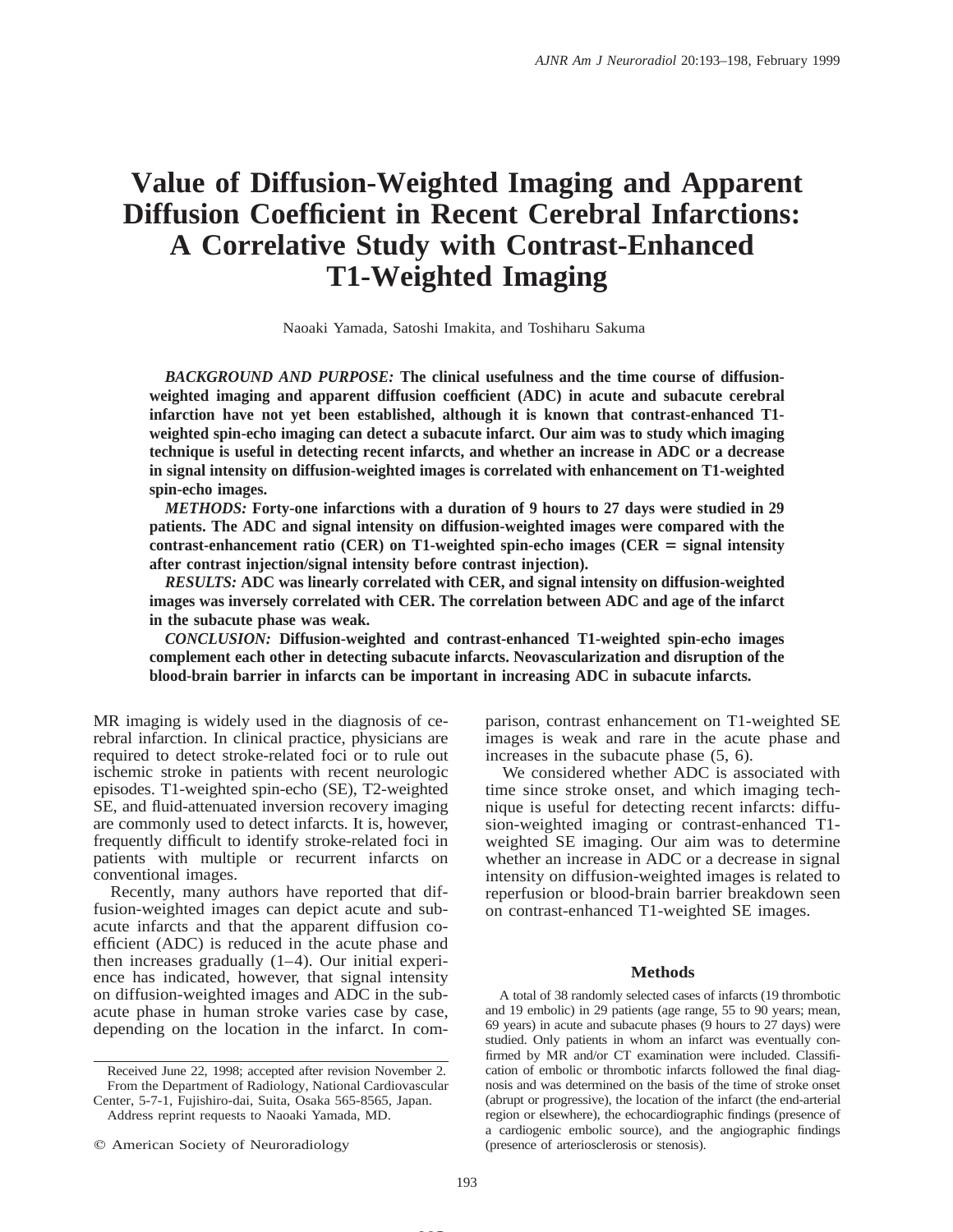

FIG 1. ADC as a function of time after stroke onset. Both embolic and thrombotic infarcts have a low ADC before 6 days, but they vary in the subacute phase ( $6 \le 27$  days). An extremely high ADC is observed in three embolic infarcts in the early subacute phase ( $6 \le 10$  days).

MR imaging was performed on a 1.5-T system by using single-shot SE echo-planar imaging (EPI) with Stejskal-Tanner diffusion-encoding gradient pairs along the through-plane direction with b values of 30 (T2-weighted EPI) and 1200 (diffusion-weighted EPI) seconds per mm2. Imaging parameters included a TE of 123, a field of view of 23 cm, a matrix of  $128 \times 128$ , a section thickness of 4 mm, and an intersection gap of 2 mm. Imaging sections were parallel to the orbitomeatal line, and 20 sections covered the whole brain. The ADC maps were generated from T2-weighted EPI and diffusionweighted EPI on the section through the central portion of an infarct by using the following relationship:

$$
S = S_0 \exp(-b \cdot ADC),
$$

where  $S$  and  $S_0$  are the signal intensities of diffusion-weighted EPI and T2-weighted EPI, respectively.

Conventional SE imaging was also performed at each examination in T2-weighted (5400/99 [TR/TE]) and T1-weighted (630/14) conditions. T1-weighted SE imaging was repeated 5 minutes after injection of 0.1 mmol/kg of contrast medium in the antecubital vein.

The ADC, the signal intensity on diffusion-weighted EPI images, and the signal intensity on T1-weighted SE images were measured using operator-defined regions of interest (ROIs) placed in the core region of each infarct. Two infarcts in two patients were imaged two times. In a broad infarct of the left middle cerebral artery, two ROIs were placed in regions with relatively high and low signal intensities on diffusion-weighted EPI. Consequently, 41 ROIs of 38 infarcts were studied. Relative signal intensity (SI) to the contralateral normal brain tissue on diffusion-weighted images was calculated as follows:

> Relative SI on diffusion-weighted images  $=$  (SI of infarct)/(SI of normal brain)

Signal enhancement with contrast medium was evaluated as a ratio of the signal intensities before and after contrast medium injection on T1-weighted SE images (CER  $=$  contrastenhancement ratio):

> CER on T1-weighted SE images 5 (postcontrast SI)/(precontrast SI).

## **Results**

The time course of ADC after stroke onset is shown in Figure 1. All acute infarcts (within 5 days) had a low ADC (mean  $\pm$  SD = 0.57  $\pm$  0.16  $\times$  $10^{-3}$  mm<sup>2</sup>/s), and the mean ratio of the infarcts to normal contralateral brain tissue was 0.55 (Fig 2, right frontal infarct). In the early subacute phase (6 to 10 days), three of eight embolic infarcts had an extremely high ADC (Fig 2, left frontal infarct), and the eight embolic infarcts had an ADC of 1.06  $\pm$  $0.47 \times 10^{-3}$  mm<sup>2</sup>/s), which was higher than that of the three thrombotic infarcts ( $0.76 \pm 0.31$ ). In the late subacute phase (11 to 27 days), the ADC had various values, and no difference was observed between thrombotic (0.78  $\pm$  0.33) and embolic (0.75  $\pm$  0.27) infarcts. Even in the near chronic phase (27 days after onset), a low ADC was observed (Fig 3).

Contrast enhancement on T1-weighted SE images (CER) was extremely weak within 5 days (mean  $\pm$  SD = 1.09  $\pm$  0.08), and then increased in the subacute phase (Fig 4). In the early subacute phase (6 to 10 days), three of eight embolic infarcts revealed a high CER in accordance with a high ADC (the high CER and the high ADC infarcts were the same) (Fig 2, left frontal infarct). The mean CER was 1.52 for the eight embolic infarcts and 1.12 for the three thrombotic infarcts. In the late subacute phase (10 to 27 days), no difference in the CER was observed between thrombotic (1.28  $\pm$  0.30) and embolic (1.30  $\pm$  0.30) infarcts. The CER and the ADC were linearly correlated with each other in both thrombotic and embolic infarcts (Fig 5).

Relative signal intensity on diffusion-weighted EPI was inversely correlated with CER on T1 weighted SE images. Almost all infarcts revealed high intensity on either diffusion-weighted images or postcontrast T1-weighted images (Fig 6). Relative signal intensity was high in all the acute infarcts (within 5 days); no significant difference was observed between thrombotic (mean, 3.3) and embolic (mean, 2.7) infarcts. Relative signal intensity in the subacute phase (6 to 27 days) was higher in thrombotic infarcts (2.65  $\pm$  1.38) than in embolic infarcts  $(1.67 \pm 0.62)$ .

All infarcts revealed a higher intensity than surrounding brain tissue on T2-weighted EPI, except an overt hemorrhagic region in an embolic infarct that was eliminated from the evaluation (Fig 2).

### **Discussion**

In this study, both embolic and thrombotic infarctions were included. The reperfusion process can be significantly different between the two types of infarctions. In addition, time of onset of infarction was somewhat unclear if a patient had a progressive symptom and/or recurrent episodes. These findings may be a cause of the weak correlation between signal intensity on diffusion-weighted images and time, and between the ADC and time after stroke. Even though we used a set of infarcts with various clinical conditions, the correlation between ADC and contrast enhancement on T1-weighted SE images was high.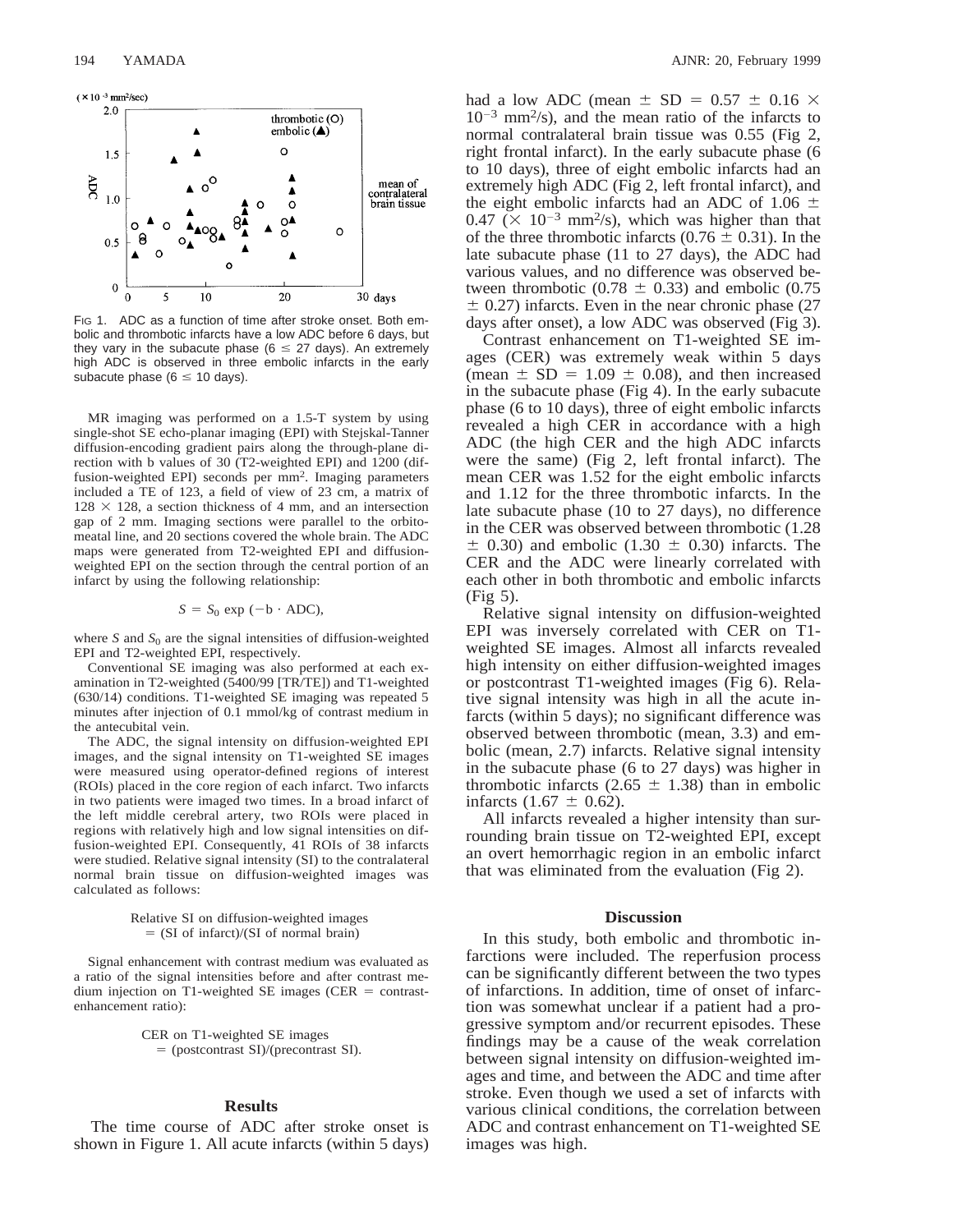

FIG 2. A–D, Embolic infarcts at 3 days (right frontal) and 6 days (left frontal) after stroke onset. Right frontal infarct reveals marked high intensity on the diffusion-weighted image  $(A)$ , and a low ADC  $(B)$  and little enhancement (C, before contrast; D, after contrast) on the T1-weighted SE images. Black rectangle indicates the ROI placed in the core region (A). Anterior portion of left frontal infarct reveals a mild high-intensity signal on the diffusion-weighted image  $(A)$ and a moderately high ADC (B) and marked enhancement  $(C \text{ and } D)$  on the T1-weighted SE images. The posterior portion has extremely low intensity on the diffusion-weighted image because of hemorrhage (arrow in <sup>A</sup>). White rectangle (A) indicates the ROI placed in the anterior portion.

The time course of the ADC in human stroke is controversial. Welch et al reported that three of eight cases revealed an increased ADC within 4 days after onset (7). Chien et al reported that two of four infarcts studied at 3 to 4 days revealed an extremely high ADC (8). The number of patients in these studies, however, was small. Warach et al studied 40 patients from 3 hours to over 3 months after infarction and found that the transition from a reduced to an elevated ADC occurred at approximately 9 to 10 days after stroke onset (2). The results of this study coincided with the results of Warach et al, with the ADC being lower than normal tissue before 6 days. After 6 days, however, our study indicated a discrepancy with their report, with the ADC increase being variable from case to case.

The differences in the results among these studies are probably attributable to the use of different patient populations, as well as to technical issues. Calculating the exact average of an ADC for the entire region of an infarct that is seen in multiple sections is not easy. Warach et al visually identified high-intensity lesions on diffusion-weighted images and computed the average ADC in that region. In our study, a single ROI in a single section was placed in the core region of the infarct; iso- or lowintensity lesions on diffusion-weighted images with high enhancement were also included, as well as high-intensity lesions. Although our results may not necessarily establish the exact time course of the ADC after stroke onset, they emphasize the close relationship between the ADC and contrast enhancement.

The mechanism of the increase of the ADC in the subacute phase may be complex, reflecting various pathologic events, including cell death, membrane disruption, and the development of so-called vasogenic edema. The latter event would preferentially increase extracellular volume and, thereby, increase the ADC, but the precise mechanism for this has not yet been established. In comparison, parenchymal contrast enhancement in the subacute stage is considered to be caused by neovascularization and breakdown of the blood-brain barrier (5, 9). The findings of our study have established that the processes that increase parenchymal enhancement might be related to, or are in accordance with, extracellular fluid collection and cell membrane disruption, which can increase ADC.

The recanalization of embolic infarcts in the acute phase does not necessarily cause an immediate increase in ADC. In one of our patients, who had cardiogenic embolic infarction of the right middle cerebral, the infarct recanalized 14 hours after stroke onset, and ADC was low 18 hours after recanalization. The results of both our study and previous studies of enhanced MR imaging in isch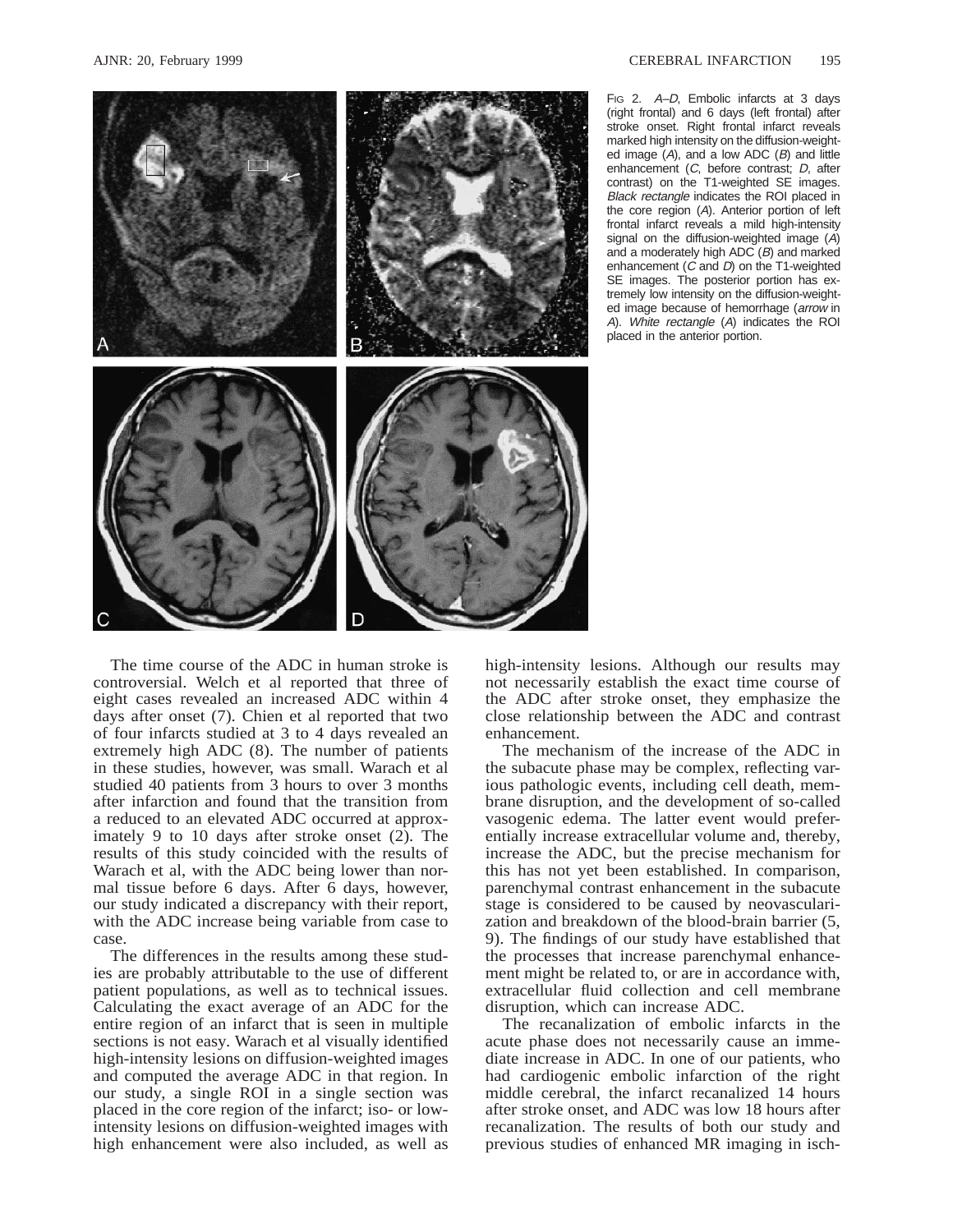FIG 3. Thrombotic infarct of the right corona radiata (27 days after stroke onset) has marked high intensity on the diffusionweighted image  $(A)$  and a low ADC  $(B)$ and little enhancement  $(C \text{ and } D)$  on the T1-weighted SE images. Black rectangle shows the ROI placed in the core region (A).





FIG 4. CER on T1-weighted SE images is low in the acute phase ( $<$ 6 days), but varies in the subacute phase (6 to 27 days). An extremely high CER is observed in three embolic infarcts in the early subacute phase (6 to 10 days).

emic stroke have indicated that parenchymal enhancement on T1-weighted SE images is unusual before 6 days (5, 6, 9). These results agree with the finding that ADC was low before 6 days.

Because of the anisotropy of diffusion in brain tissue, a trace (sum of diagonal elements) of the diffusion tensor and mean diffusion-weighted images may be preferable to an evaluation of ADC and signal intensity on diffusion-weighted images (3, 10, 11). We used diffusion-encoding gradient

pairs in the through-plane direction, which may be a cause of the variation in ADC. Diffusion anisotropy in an infarct would be reduced if the cells were lysed; therefore, the use of a relative ADC in the contralateral brain tissue that is anisotropic would not necessarily result in a better correlation between CER and time after stroke onset than would the use of an absolute ADC. We have confirmed in another patient group that diffusion anisotropy is maintained in acute infarcts and decreases in subacute infarcts by using three directions of diffusion-encoding gradient pairs (unpublished data).

High signal intensity on diffusion-weighted images relative to the contralateral normal brain tissue (high relative signal intensity) is useful for detecting recent infarcts. Quantitative evaluation of the relative signal intensity has, however, a few limitations. First, relative signal intensity depends on the b value used for diffusion-weighted images, as well as on the signal intensity on T2-weighted EPI and the ADC. A radically different b value (eg, several hundred seconds per mm2) may produce a qualitatively different result on the relative signal intensity-CER relationship from that in our study. Second, relative signal intensity on diffusionweighted images with a diffusion-encoding gradient in a single direction depends on diffusion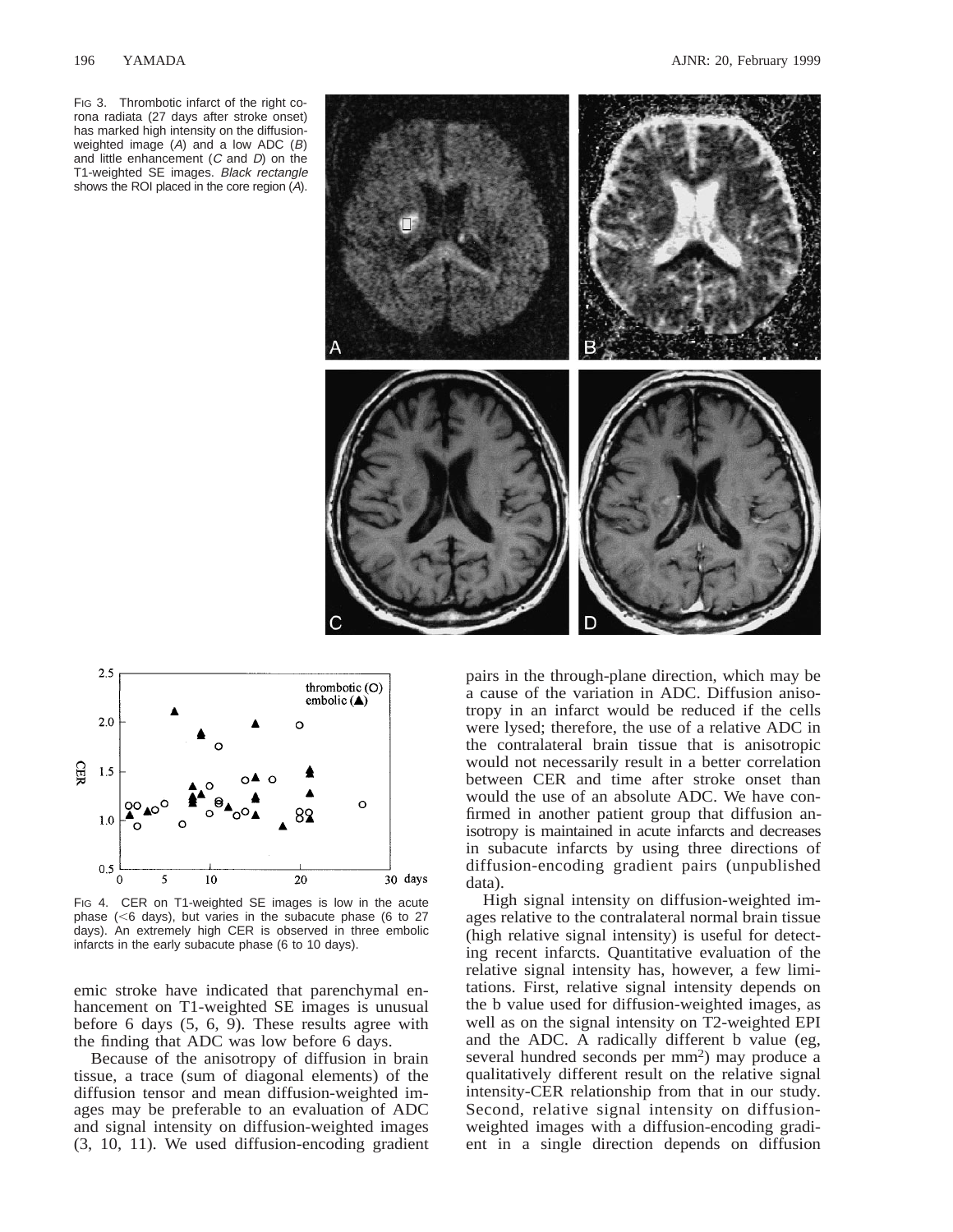

FIG 5. ADC is linearly correlated with contrast enhancement on T1-weighted SE images (CER) in both thrombotic and embolic infarcts. Correlation coefficients are 0.85 for thrombotic and 0.82 for embolic infarcts.



FIG 6. Contrast enhancement on T1-weighted SE images (CER) is inversely correlated with relative signal intensity (RSI) on diffusion-weighted images. All the infarcts reveal higher values than normal brain tissue with either the CER or relative signal intensity.

anisotropy. A higher relative signal intensity in subacute thrombotic infarcts than in embolic infarcts may be largely attributed to diffusion anisotropy. Twelve of 20 ROIs of thrombotic infarcts were located in the centrum semiovale, the corona radiata, the internal capsule, the pons, and the medulla oblongata; where the neuronal fibers had a tendency to run suprainferiorly, they were nearly parallel to the orientation of diffusion-encoding gradient pairs, resulting in a high ADC and a low signal intensity on diffusion-weighted images in the contralateral brain tissue. Meanwhile, only four of 21 ROIs of embolic infarcts were placed in these regions. The relative ADC of subacute thrombotic infarcts to the contralateral normal brain tissue  $(0.77 \pm 0.35 \text{ mm}^2/\text{s})$  was significantly lower than that of subacute embolic infarcts  $(1.16 \pm 0.47)$ . All four thrombotic infarcts with an extremely high

signal intensity ratio on diffusion-weighted images (relative signal intensity  $\geq$  4) were in the corona radiata (n = 2) and the pons (n = 2) (Fig 6). We believe that the diffusion anisotropy in contralateral normal brain tissue and the loss of anisotropy in infarcts resulted in a higher relative signal intensity of thrombotic infarcts relative to embolic infarcts in the subacute phase.

After the findings of Le Bihan et al showing that diffusion-weighted images and ADCs are available in the human brain (12, 13), Moseley et al first detected ischemic injury of the brain by diffusionweighted images less than 1 hour after onset of ischemia in animals (14, 15). Thereafter, many authors considered that this technique might predict the outcome of acute ischemia in animal models (16–21) and in clinical studies (1–4, 22, 23). In clinical practice, however, the majority of stroke patients are admitted to the hospital several hours or more after stroke onset. The purpose of an MR examination in patients with suspected cerebral infarction is mainly to confirm or detect lesions related to recent episodes.

Our findings have established that either diffusion-weighted or contrast-enhanced T1-weighted images can depict almost all acute and subacute infarcts. We propose that if a recent infarction is suspected, diffusion-weighted imaging should be performed in addition to conventional imaging, because EPI-based diffusion-weighted images can be obtained instantaneously. Subsequently, if diffusion-weighted images do not show the stroke-related lesions, contrast-enhanced T1-weighted SE imaging is recommended. We have had many experiences to indicate that contrast-enhanced T1 weighted SE imaging was useful for depicting small cortical embolic infarcts in the subacute phase.

All five acute infarcts had a low ADC. A high ADC and a high CER in the early subacute phase suggest an embolic infarct. A lower ADC than is found in brain tissue may be specific to a recent infarct, since no other lesion is known to have a low ADC except hematoma and abscess. In general, however, the ADC itself is not vital in clinical practice. The linear relationship between ADC and CER indicates that well-enhanced lesions have low signal intensity on diffusion-weighted images, and vice versa.

#### **Conclusion**

Our findings have established that ADC is linearly correlated with CER on T1-weighted SE images and can indicate reperfusion and blood-brain barrier breakdown, and that diffusion-weighted images and postcontrast T1-weighted SE images complement each other in depicting recent infarcts.

#### **References**

1. Warach S, Chien D, Li W, Ronthal M, Edelman RR. **Fast magnetic resonance diffusion-weighted imaging of acute human stroke.** *Neurology* 1992;42:1717–1723